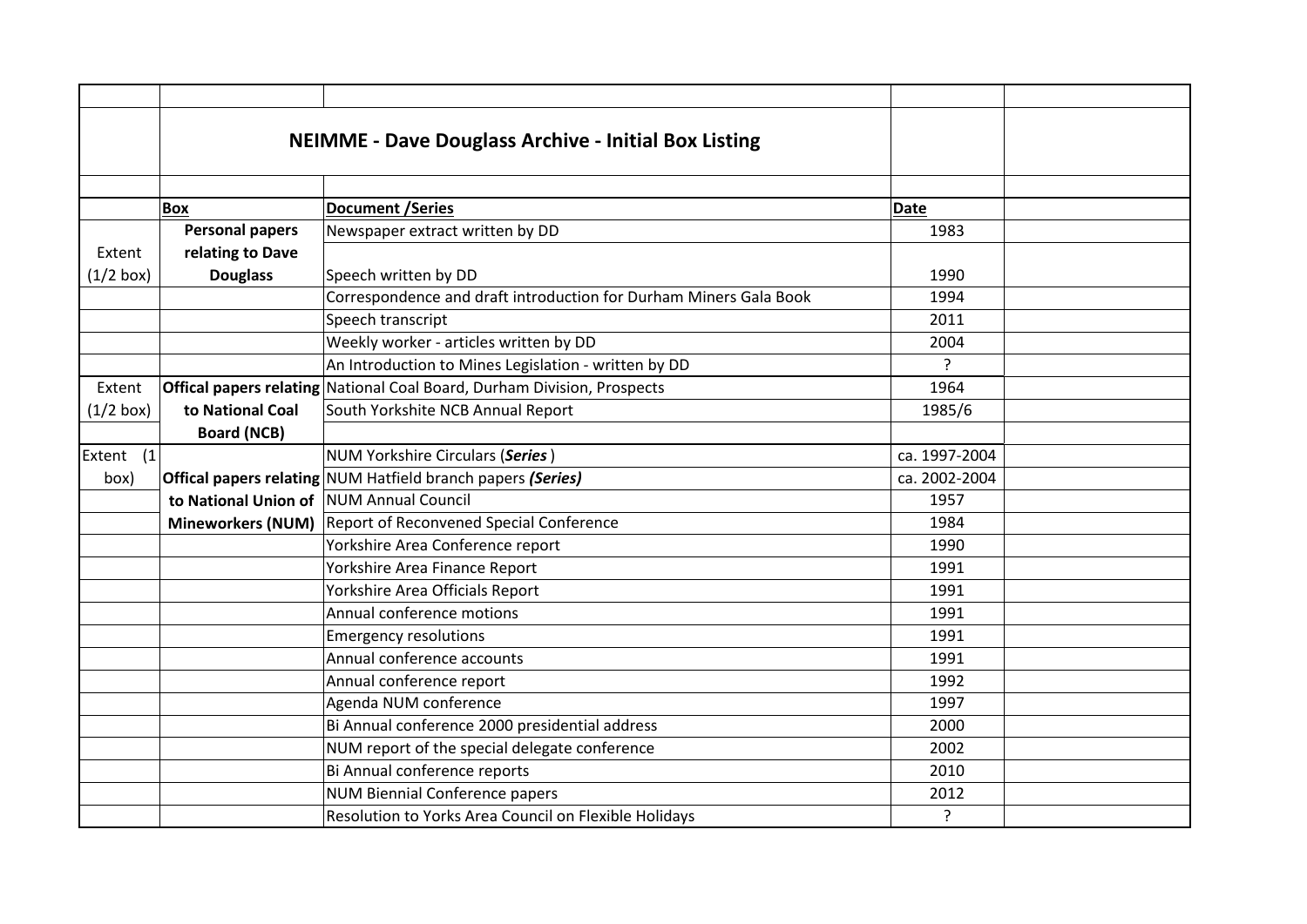| Extent (1)   | Papers relating to                           | Accidents leaflet                                                            | 1961           |                 |
|--------------|----------------------------------------------|------------------------------------------------------------------------------|----------------|-----------------|
| box)         | <b>Health and Safety in</b>                  | Campaign for greater safety                                                  | 1962           |                 |
|              | the mines                                    | NUM safetly school, Oxford                                                   | 1980           |                 |
|              |                                              | Annotated copy of 'Down the Pit' highlighting the hours of work - 8 hour day |                |                 |
|              |                                              | debate                                                                       | ca. 1981       |                 |
|              |                                              | Enquiry into incidents at Stainforth                                         | 1985           |                 |
|              |                                              | British Coal South Yorkshire Group Safety/Environement branch papers         | 1992           |                 |
|              |                                              | Claim again                                                                  | ca. 2003       |                 |
|              |                                              | Safety and Health in Mining                                                  | 2003           |                 |
|              |                                              | HAVS. Coal Mining Noise Hazards and Deafenss Comp                            | 2008           |                 |
|              |                                              | Symposium on health, safety and progress                                     | ?              |                 |
|              |                                              | Post strike health and safety documents                                      | ?              |                 |
|              |                                              | References to legislation to concentration of gases                          | $\tilde{?}$    |                 |
|              |                                              | Notes on mining lung diseases                                                | $\overline{?}$ |                 |
| Extent $(4)$ | Papers relating to                           | Papers relating to S.L. and R.C.P. (File)                                    | 1983           | (Needs weeding) |
| boxes)       | 1984/5 Miners Strike - Prison Letters (File) |                                                                              | 1984           |                 |
|              | Box 1                                        | A little more plus '84                                                       | 1984           |                 |
|              |                                              | NUM Yorkshire - presidential address                                         | 1984           |                 |
|              |                                              | Strike material - Doncaster                                                  | 1984/5         |                 |
|              |                                              | <b>Socialist Action</b>                                                      | ca. 1984/5     |                 |
|              |                                              | Socialist Worker Miners Strike Special                                       | ca. 1984/5     |                 |
|              |                                              | <b>NUM Strike Poster</b>                                                     | ca. 1984/5     |                 |
|              |                                              | The Miner                                                                    | 1985           |                 |
|              |                                              | Leeds rally                                                                  | 2001           |                 |
|              |                                              | Twenty Years on                                                              | 2003           |                 |
|              |                                              | Courage is the pits                                                          | 2004           |                 |
|              |                                              | Weekly Worker                                                                | 2004           |                 |
|              |                                              | Leicester Mercury                                                            | 2004           |                 |
|              |                                              | Workers                                                                      | 2004           |                 |
|              |                                              | Civil Liberties and the Miners Strike                                        | ?              |                 |
|              |                                              | NUM Nottinghamshire - 1984/5 anniversary celebration                         | ?              |                 |
|              |                                              | Supporting the miners                                                        | ?              |                 |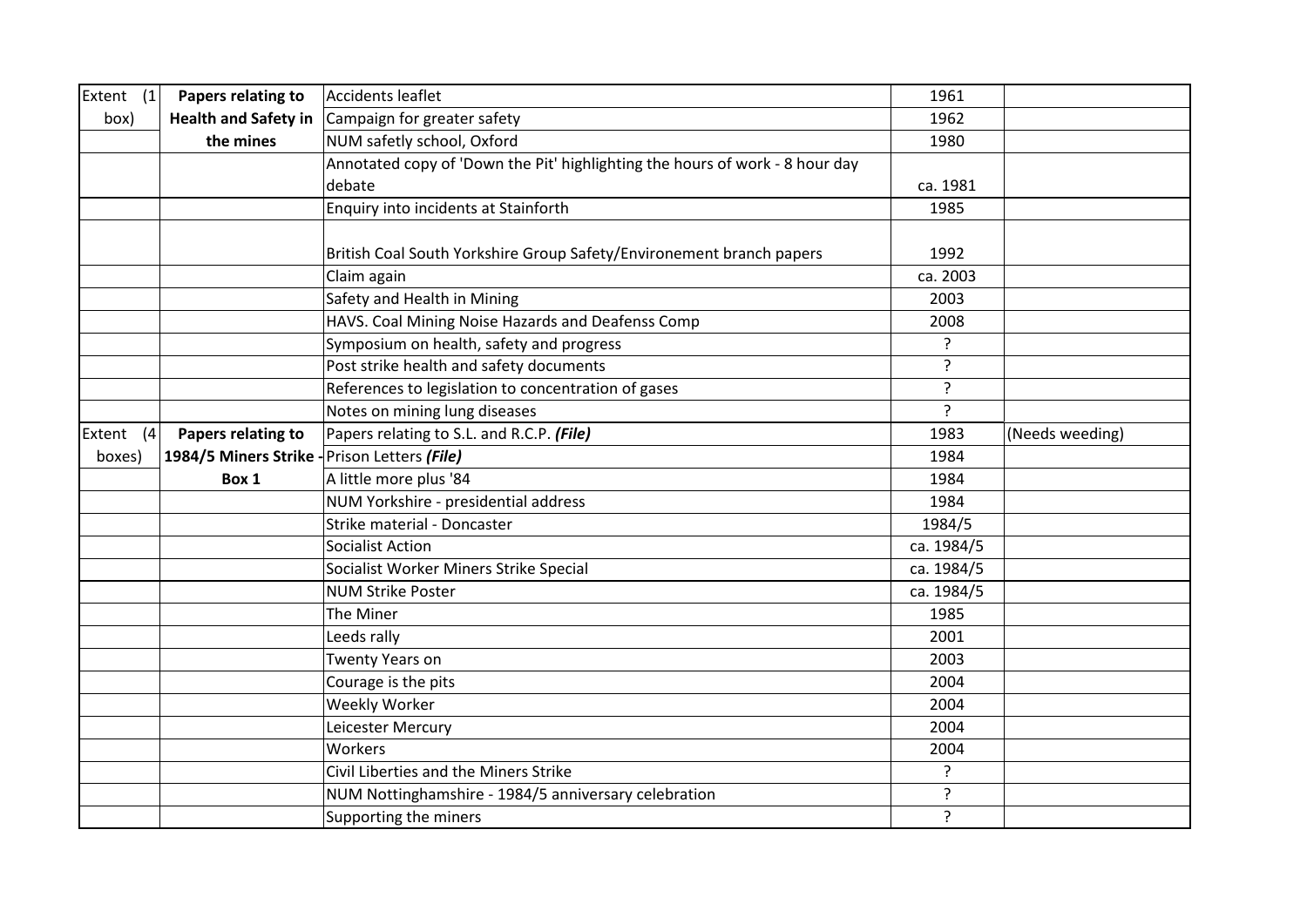| Papers relating to                      | Strike Strategy                                                                  | ca. 1984/5   |  |
|-----------------------------------------|----------------------------------------------------------------------------------|--------------|--|
| 1984/5 Miners Strike - The enemy within |                                                                                  | ca. 1984/5   |  |
| Box 2                                   | Some aspects of the present movement                                             | ca. 1984/5   |  |
|                                         | The 1984/5 miners' stirke in North Derbyshire                                    | ca. 1984/5   |  |
|                                         | 1984/5 Strike articles (file)                                                    | ca. 1984/5   |  |
|                                         | The role of the media in the Miners Strike (File)                                | ca. 1984/5   |  |
|                                         | The role of the police in the Miners Strike (File)                               | ca. 1984/5   |  |
|                                         | Ledstorm Luck Tannoy (several copies)                                            | 1984         |  |
|                                         | <b>Workers Vanguard</b>                                                          | 1984         |  |
|                                         | The ethics of the coal strike                                                    | 1984         |  |
|                                         | Charges of riot and unlawful assembly                                            | 1985         |  |
|                                         | The face of 1984                                                                 | 1985         |  |
|                                         | Maltby: A study in community resistance                                          | 1986         |  |
|                                         | Policing policy during the strke of the NUM Yorks Area - report by the special   |              |  |
| Papers relating to                      | sub-committee of the South Yorkshire Police Committee                            | 1985         |  |
| 1984/5 Miners Strike                    | -Look back in anger - the miners strike in Nottinghamshire 30 years on           | ca. 2014     |  |
| Box 3                                   | A state of Siege. The First Six Months                                           | ?            |  |
|                                         | Sources used in writing 'Wet This Trunchon' (file)                               | ?            |  |
|                                         | Police and the Miners Strike (file)                                              | $\mathbf{S}$ |  |
| Papers relating to                      |                                                                                  | ?            |  |
| 1984/5 Miners Strike                    | Manuscripts and newspaper articles collated for 'Notes on Strikes in Mining' - a |              |  |
| Box 4                                   | possible publication by DD?                                                      |              |  |
| Extent<br>(1)                           | Papers relating to the Observer article - Last days of a mining village          | 1972         |  |
| box)                                    | closure of mines post-Miners redundancy debate                                   | 1990         |  |
| strike                                  | Response to coal closure                                                         | 1992         |  |
|                                         | No prospects for coal                                                            | 1993         |  |
|                                         | Statement of final mass meeting                                                  | 1993         |  |
|                                         | The 1990's campaign for coal (file)                                              | ca. 1990s    |  |
|                                         | British Collieries, 1990s, South Yorkshire                                       | ca. 1990s    |  |
|                                         | 1992/3 anti-closure campaign (file)                                              | ca. 1992/3   |  |
|                                         | Sinking and capping                                                              | 1994         |  |
|                                         | The Star article - last pit closure                                              | 2005         |  |
| Extent (3)                              | National Power Loading Agreement                                                 | 1966         |  |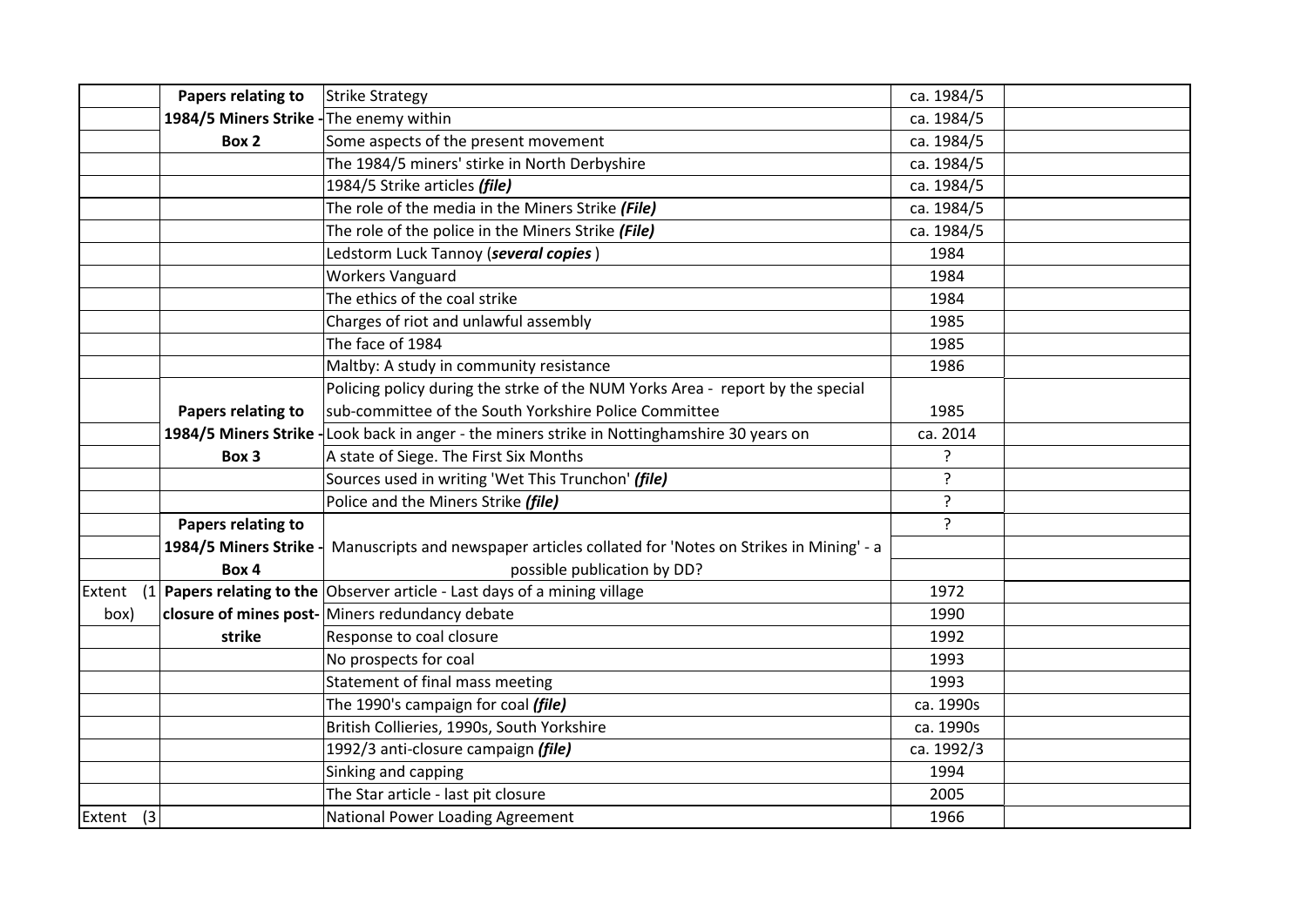| boxes) | <b>General papers</b>                        | Alexander Macdonald and the mines                                  | 1967/8         |  |
|--------|----------------------------------------------|--------------------------------------------------------------------|----------------|--|
|        | relating to the mining Coal in Britain today |                                                                    | 1970           |  |
|        | industry - Box 1                             | Revolution down the mines                                          | 1974           |  |
|        |                                              | <b>Yorkshire Miner</b>                                             | 1976           |  |
|        |                                              | The Red Miner (several copies)                                     | 1985-1987      |  |
|        |                                              | Mining Articles and papers (file)                                  | 1988-2002      |  |
|        |                                              | The Hatfield Priority System                                       | 1988           |  |
|        |                                              | Dispute on hatfield payments                                       | 1989           |  |
|        |                                              | Final report to the Hatfield enquiry                               | 1990           |  |
|        |                                              | Response to the Lightman enquiry                                   | ca. 1990       |  |
|        |                                              | A case study in coal                                               | 1991           |  |
|        |                                              | The North East Miner                                               | 1991           |  |
|        |                                              | <b>UK Coal review</b>                                              | 1992           |  |
|        |                                              | <b>Top Gear article</b>                                            | 1994           |  |
|        |                                              | Northern Echo - 2000 Miners Gala Special                           | 2000           |  |
|        |                                              | Article - 'Bonnie Fighters'                                        | 2002           |  |
|        |                                              | <b>Weekly Worker</b>                                               | 2002           |  |
|        |                                              | <b>CD</b>                                                          | 2004           |  |
|        |                                              | Article - 'Miners Worldwide'                                       | ca. 2007       |  |
|        |                                              | Papers on Mace/Capstick election                                   | 2009           |  |
|        |                                              | United we stand                                                    | ?              |  |
|        |                                              | Plan of Rossington Colliery                                        | ?              |  |
|        |                                              | Your guide to the mineworkers pension scheme                       | ?              |  |
|        |                                              | Martin Shipton, The Western Mail                                   | ?              |  |
|        |                                              | A communist effort - miners                                        | ?              |  |
|        |                                              | The hidden agenda                                                  | ?              |  |
|        |                                              | <b>Direct Action</b>                                               | $\overline{?}$ |  |
|        |                                              | Subject papers/articles (file)                                     | 1973-1979      |  |
|        | <b>General papers</b>                        | Bread, peace and democracy                                         | 1991           |  |
|        |                                              | relating to the mining The Media and the Miners, talk to Edge Hill | 1992           |  |
|        | industry - Box 2                             | International coal mining unions                                   | 1992           |  |
|        |                                              | Coal communities in conflict                                       | ca. 1992       |  |
|        |                                              | Stop the Rio Tinto - Zinc                                          | 1976           |  |